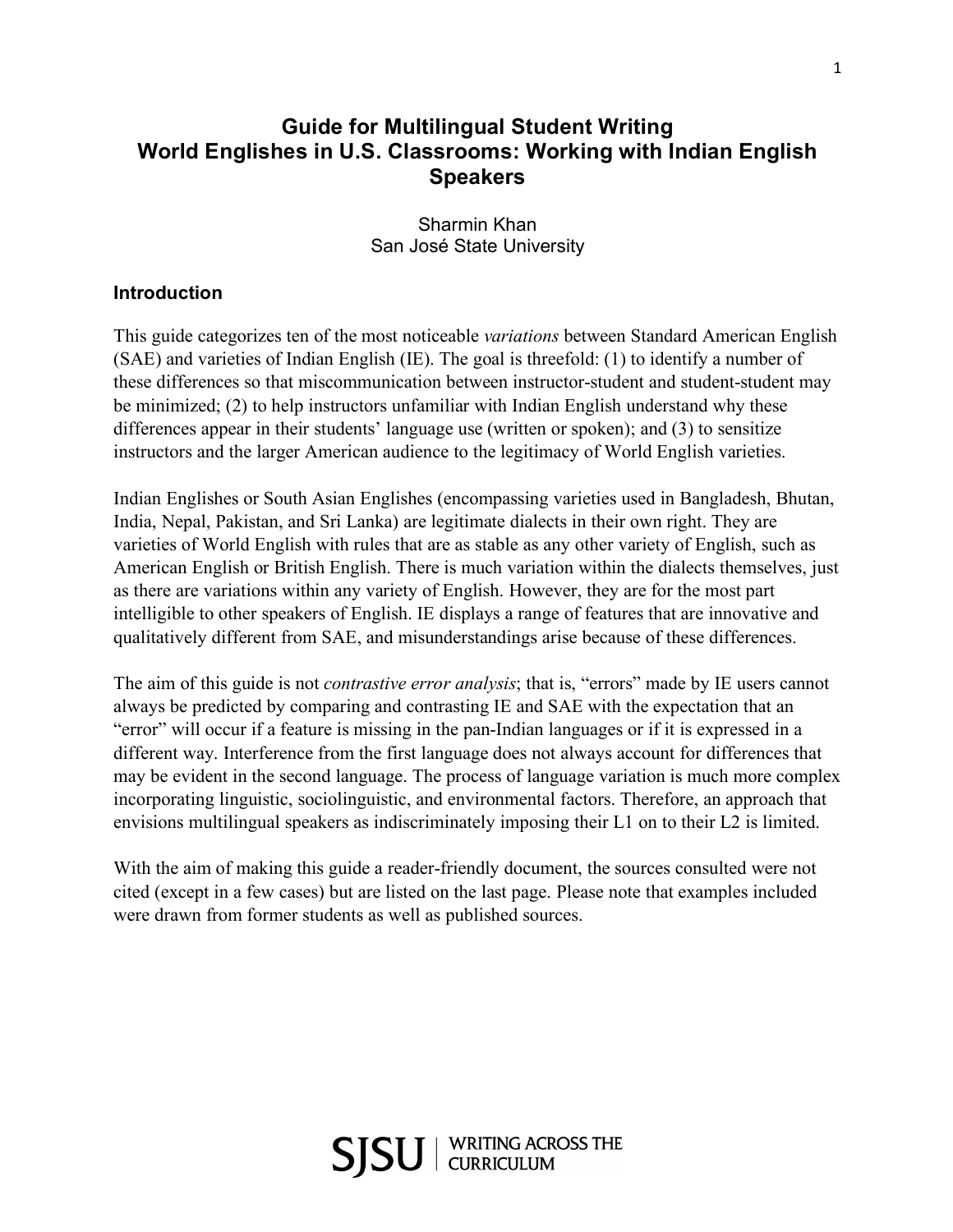# **Table of Contents and Summary**

| <b>Section</b>                                          | <b>IE Example</b>                                                        | <b>SAE Example</b>                              |
|---------------------------------------------------------|--------------------------------------------------------------------------|-------------------------------------------------|
| 1. Verbs and Verb Complements                           | She is knowing the answer.                                               | She knows the answer.                           |
| 2. Question Formation                                   | Which way you are going?                                                 | Which way are you going?                        |
| 3. Topicalization                                       | Five minutes I am not getting.                                           | I am not getting five minutes.                  |
| 4. Pluralization                                        | Let's go through the<br>alphabets                                        | Let's go through the letters of<br>the alphabet |
| 5. Reduplication / Repetition /<br><b>Fused Phrases</b> | I bought some small small<br>things.                                     | I bought some really small<br>things.           |
| 6. Articles and Prepositions                            | I am master's student of<br>Computer Science.                            | I am a master's student in<br>Computer Science. |
| 7. Focus Markers                                        | I am here only.                                                          | I am only here and not anywhere<br>else.        |
| 8. Lexicon                                              | Prepone                                                                  | Reschedule something to an<br>earlier date      |
| 9. Literal Translation from the L1                      | Open or close the lights                                                 | Turn on/off the lights                          |
| 10. Style and Usage                                     | Long sentences with multiple<br>modifiers and filler words;<br>mechanics | Shorter sentences; economy of<br>words          |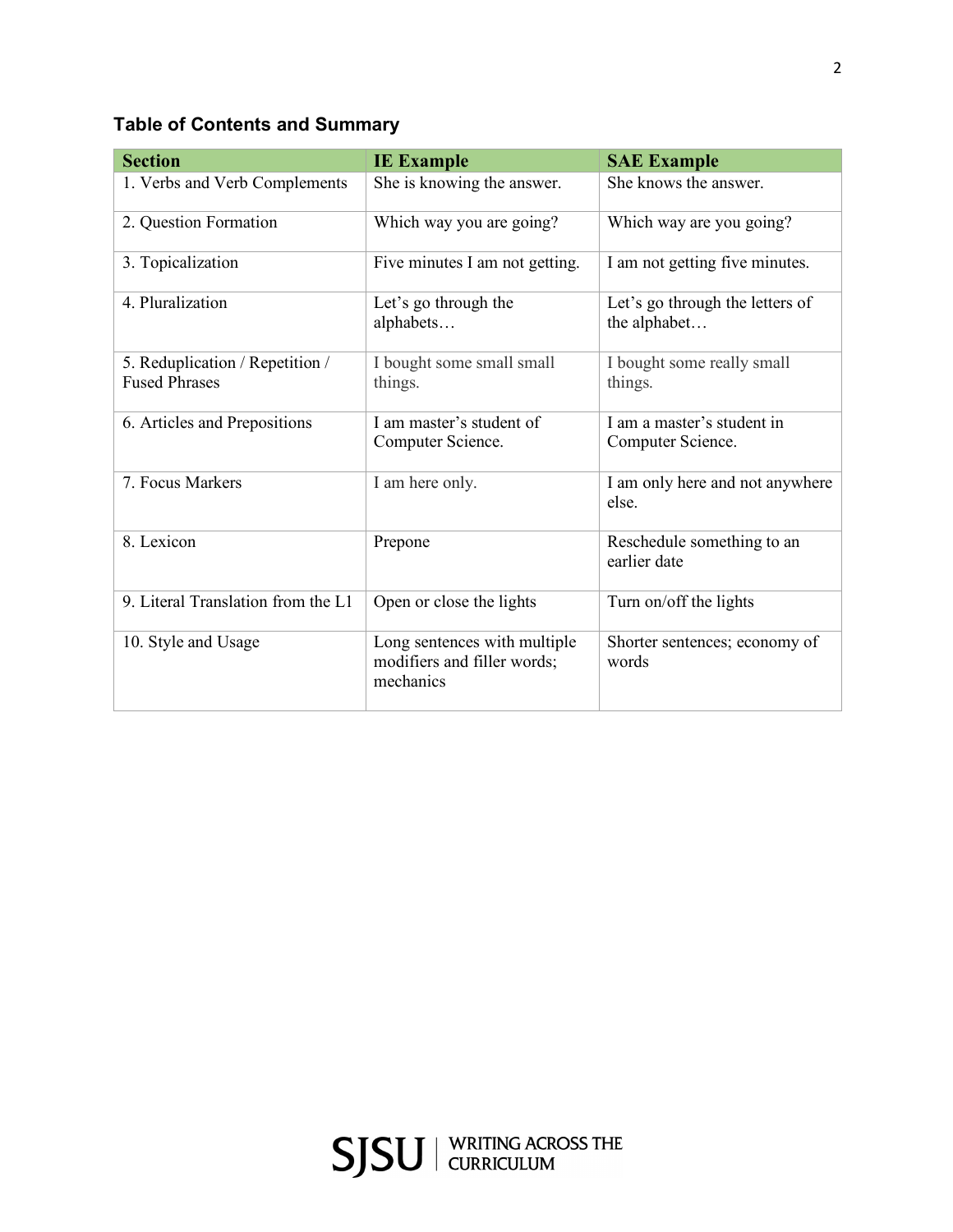| <b>Type</b> | IE                    | ðAĽ                  |
|-------------|-----------------------|----------------------|
| Verbs       | was not knowing this. | I did not know this. |

In IE, usage of verbs and verb complements varies at times from SAE.

1.1. Use of progressive tense in stative and non-stative verbs:

A stative verb expresses a state or a condition and not an activity. Examples of stative verbs are *be, have, know, believe.* In IE, stative verbs are given progressive forms:

IE SAE

| I am believing you.                          | I believe you.                  |
|----------------------------------------------|---------------------------------|
| I am not having a copy of writing exercise.  | I don't have a copy of          |
| The code <b>is running</b> on Linux systems. | The code runs on Linux systems. |

1.2. Use of present perfect rather than the simple past:

IE will use the present perfect form when an action occurred in the past and where SAE uses the simple past:

| IΕ                                       | <b>SAE</b>                   |
|------------------------------------------|------------------------------|
| I <b>have bought</b> the book yesterday. | I bought the book yesterday. |

1.3. Absence of past tense marker:

Verbs are left unmarked for tense, although other signals (adverbs of time, such as yesterday or last week) often provide linguistic clues about the timing of an event. In cases where the sentence contains multiple verbs, some may be marked for tense and others not, as in the second and third examples.

| IE                                        | <b>SAE</b>                            |
|-------------------------------------------|---------------------------------------|
| She <b>like</b> the photograph yesterday. | She liked the photograph.             |
| I thought I have already submitted it.    | I thought I had already submitted it. |
| I got upset, and I forget about it.       | I got upset, and I forgot about it.   |

1.4. Conversion of transitive verbs into intransitives:

A transitive verb is one that requires a direct object, such as *sent* and *saw* in the following sentences: *She sent me a letter. He saw the notice.* An intransitive verb does not need a direct object after it. Examples of intransitive verbs are *sit* and *jump* as shown in the following sentences: *She sat down. He jumped.*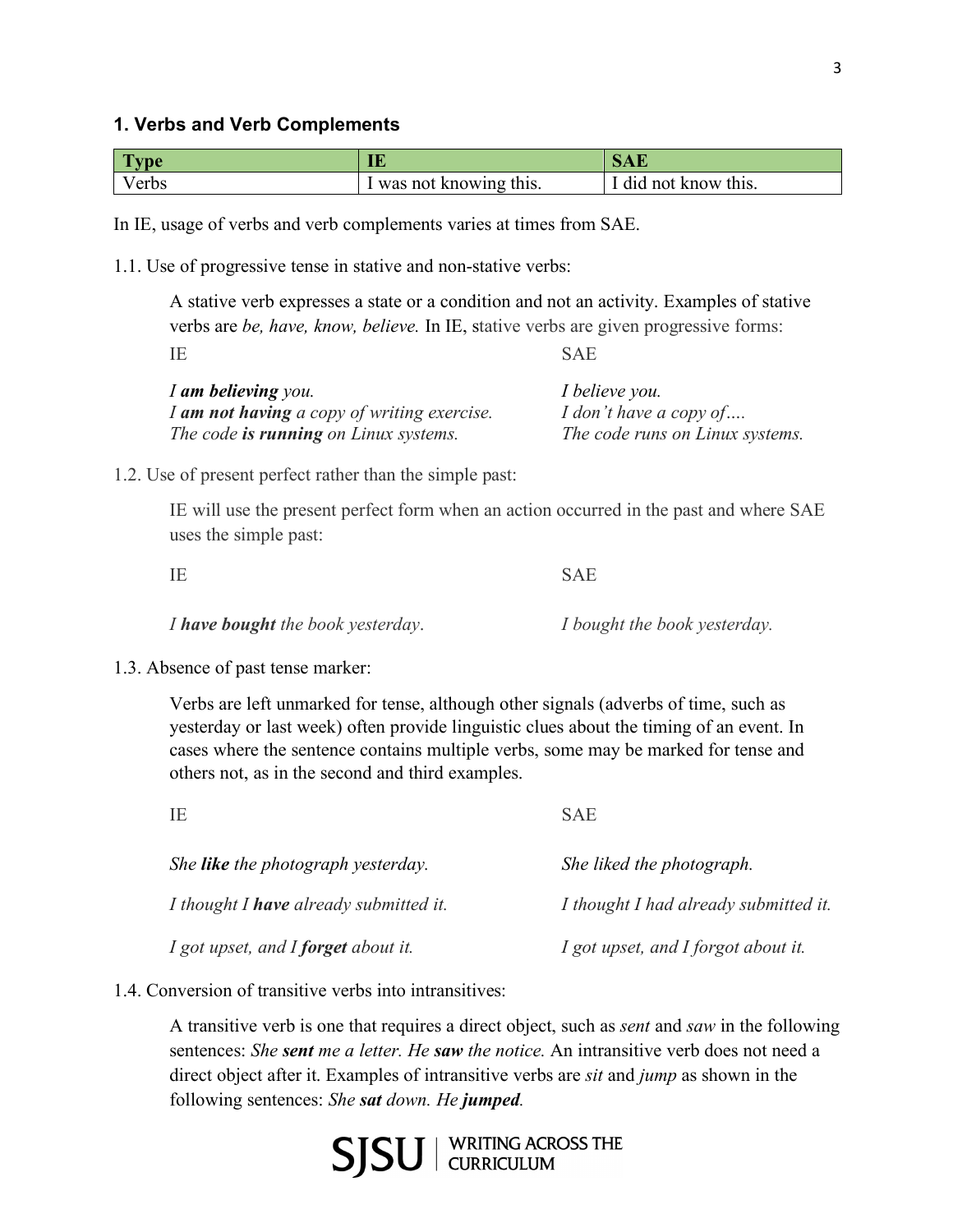In the examples below, the noun, which acts as the direct object, is implied, and the context clarifies the meaning of the sentence:

IE SAE

| Ok, I'll take for transport. | Ok, I'll take money for transport. |
|------------------------------|------------------------------------|
| I didn't expect.             | I didn't expect this party.        |
| We enjoyed very much.        | We enjoyed ourselves very much.    |

This occurrence could happen because Indian languages permit omission of the object.

1.5. Subject-verb agreement:

In many varieties of IE, the verb does not agree with the subject as in SAE.

| - IE                              | SAE                         |
|-----------------------------------|-----------------------------|
| Your father <b>send</b> you love. | Your father sends you love. |
| She <b>know</b> JavaScript.       | She knows JavaScript.       |

1.6. Use of conditional *would*:

*Would* describes something that was in the future at the time of the original action but is no longer in the future now: *She said that she would do the job.*

*Would* also functions as a conditional: *I would go to space if I had the money.*

However, IE uses *would* to indicate the future where SAE uses *will*.

*The next step would be to identify the features. Malware binaries would be converted to images using a Python script. Other potential factors would be considered during data collection.*

It is possible that the higher occurrence of the past forms is because they are considered politer forms in discourse.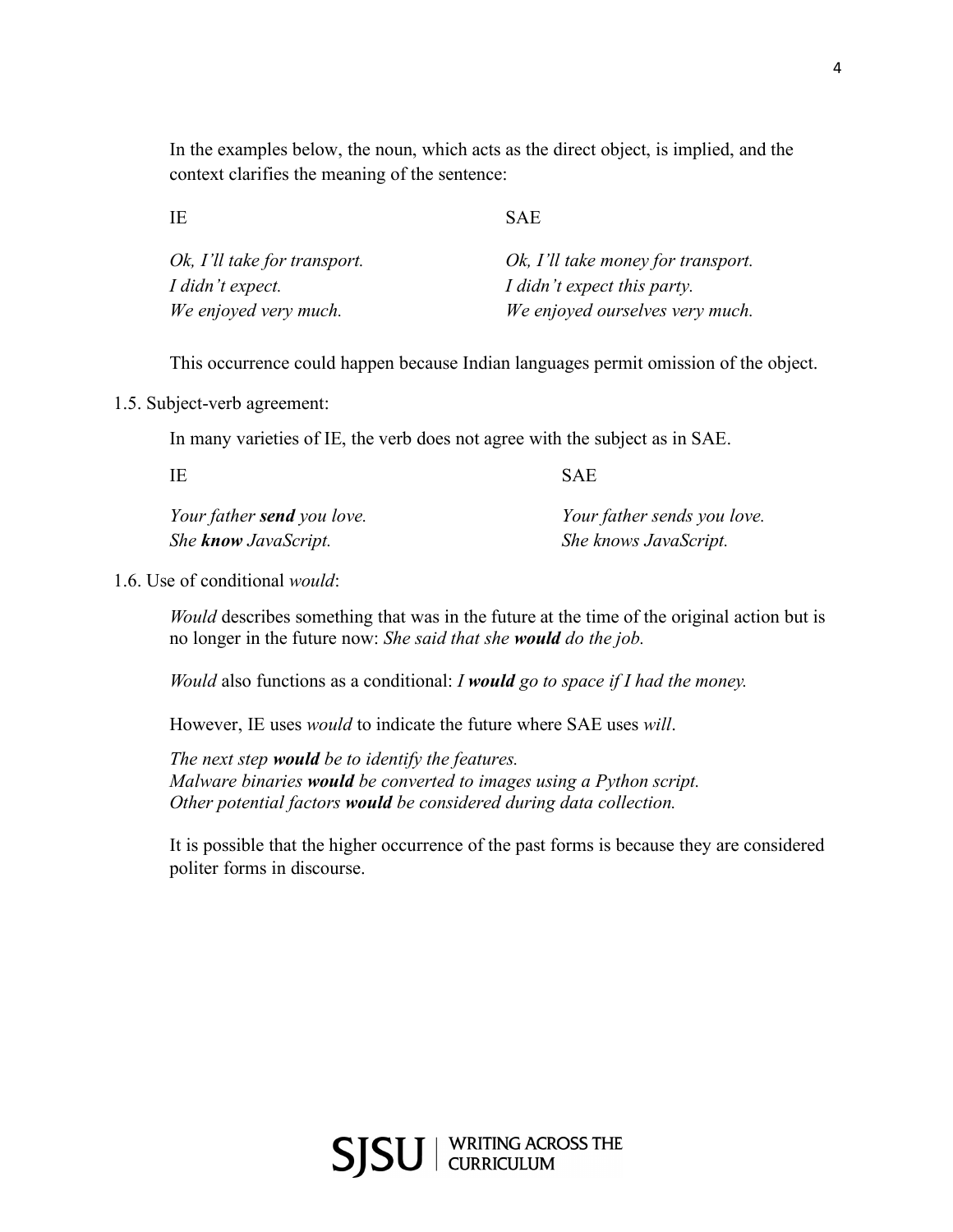## **2. Question Formation**

| <b>Type</b>      | IE                       | <b>SAE</b>                                                                |
|------------------|--------------------------|---------------------------------------------------------------------------|
| Wh-questions     | Which way you are going? | Which way are you going?                                                  |
| Yes-no questions | You will come?           | Will you come?                                                            |
| Tag questions    |                          | They should do the job, isn't it? They should do the job, shouldn't they? |

#### 2.1. Wh-questions:

In SAE, for question formation, two different processes occur: the question word is moved to the front, and the subject and verb are inverted: *What would you like to buy?* is the question transformation for *You would like to buy \_\_?* In IE, often the declarative word order is maintained in interrogative construction. The question word is fronted but without subject/auxiliary inversion: *What you would like to buy?*

| IΕ                      | <b>SAE</b>              |
|-------------------------|-------------------------|
| When you will be there? | When will you be there? |
| How you will come?      | How will you come?      |

#### 2.2. Yes-no questions:

SAE constructs yes-no questions by inverting the subject and the auxiliary, as in this example: *She is coming* to *Is she coming?* IE, in contrast, retains the structure of the statement, and speakers use a rising intonation to indicate a query: *You are waiting?* 

#### 2.3. Tag questions:

IE uses the invariant tag *isn't it* in all situations regardless of the anchor clause in the question. For example, *Isn't it?* is a generalized question tag that ignores both the verb and the pronoun in the question: *They are coming tomorrow*, *isn't it? You were in San José, isn't it?*

| IE                                | <b>SAE</b>                          |
|-----------------------------------|-------------------------------------|
| You had seen it before, isn't it? | You had seen it before, hadn't you? |
| She gave her address, isn't it?   | She gave her address, didn't she?   |

According to Meshtrie and Bhatt (2007):

IE speakers find this non-impositional and mitigating placing them high on a scale of politeness….IE users use undifferentiated tags to sound less demanding in the requests that they make. Such tags have the added advantage of avoiding pronoun forms for the addressee, which would require other deference strategies. (p.134)

IE, similar to SAE, also uses *yes* and *no* as question tags: *He is coming*, *yes*? *She was helping you*, *no*?

However, according to Sailaja (2009), IE uses the invariant *no* to a greater degree.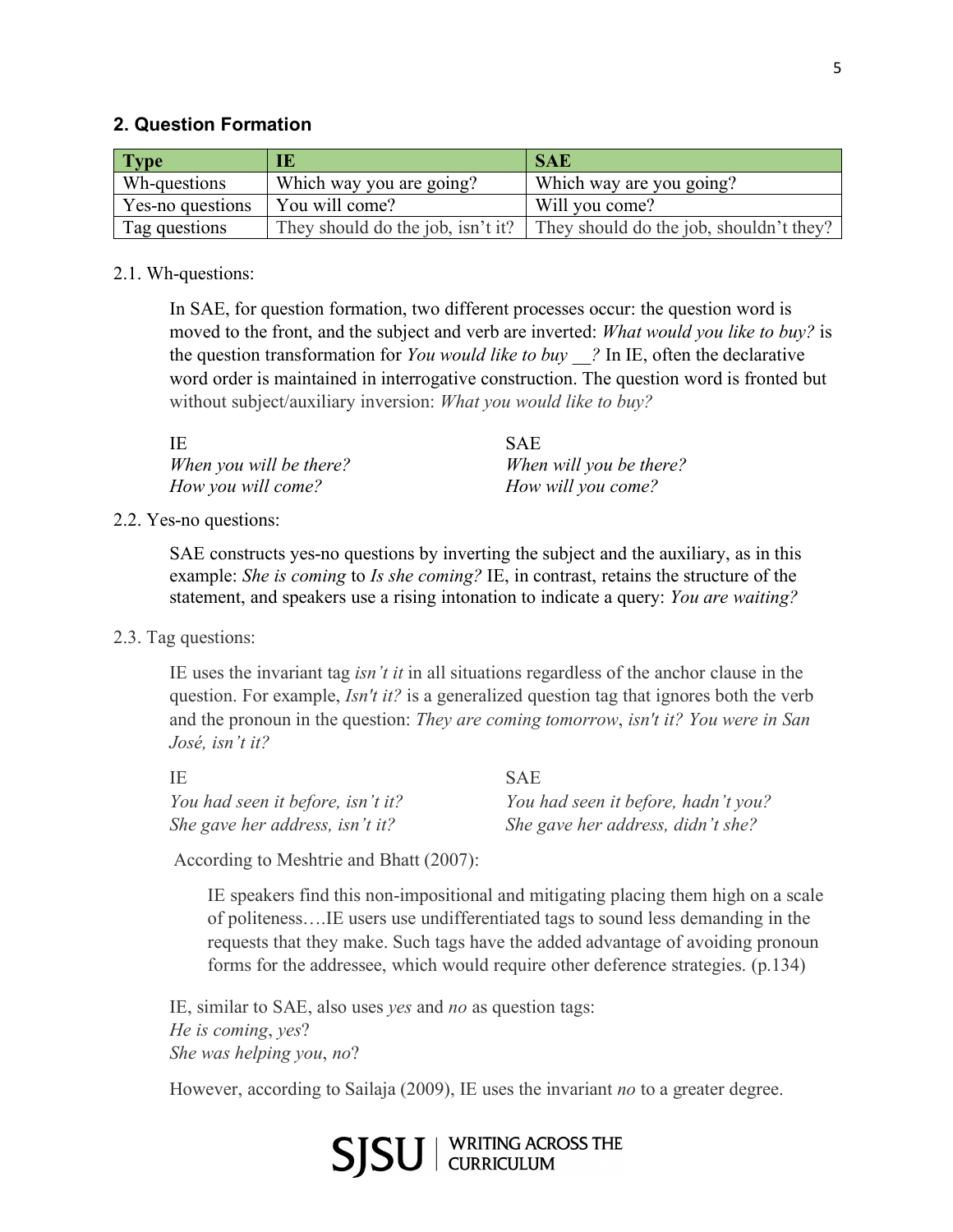## **3. Topicalization**

| l vpe          | ĪĒ                | SAĽ               |
|----------------|-------------------|-------------------|
| Topicalization | That you told me. | You told me that. |

Topicalization establishes a word or phrase as the topic of the sentence or clause by moving it to the front rather than further to the right. IE moves objects to the front in contrast to SAE.

IE SAE *Five minutes I am not getting. I am not getting five minutes. This book I will return tomorrow. I will return this book tomorrow.*

## **4. Pluralization**

| <b>Type</b>   |                      | <b>SAE</b>                      |
|---------------|----------------------|---------------------------------|
| Pluralization | Let's go through the | Let's go through the letters of |
|               | alphabets.           | the alphabet.                   |

#### 4.1. Collective nouns:

Collective nouns, considered singular in SAE, are pluralized in IE. Thus, uncountable nouns become countable.

| ΙE                                        | <b>SAE</b>                          |
|-------------------------------------------|-------------------------------------|
| Luggages, baggages, equipments,           | Luggage, baggage, equipment,        |
| homeworks, furnitures                     | homework, furniture                 |
| Previous <b>researches</b> were aimed at  | Previous research was aimed at      |
| non-signature based detection of malware. | non-signature detection of malware. |

#### 4.2. Overgeneralization:

Along with pluralization of non-count nouns, IE also overgeneralizes terms that SAE does not, pluralizing words such as *imaginations, informations, feedbacks, trainings.*

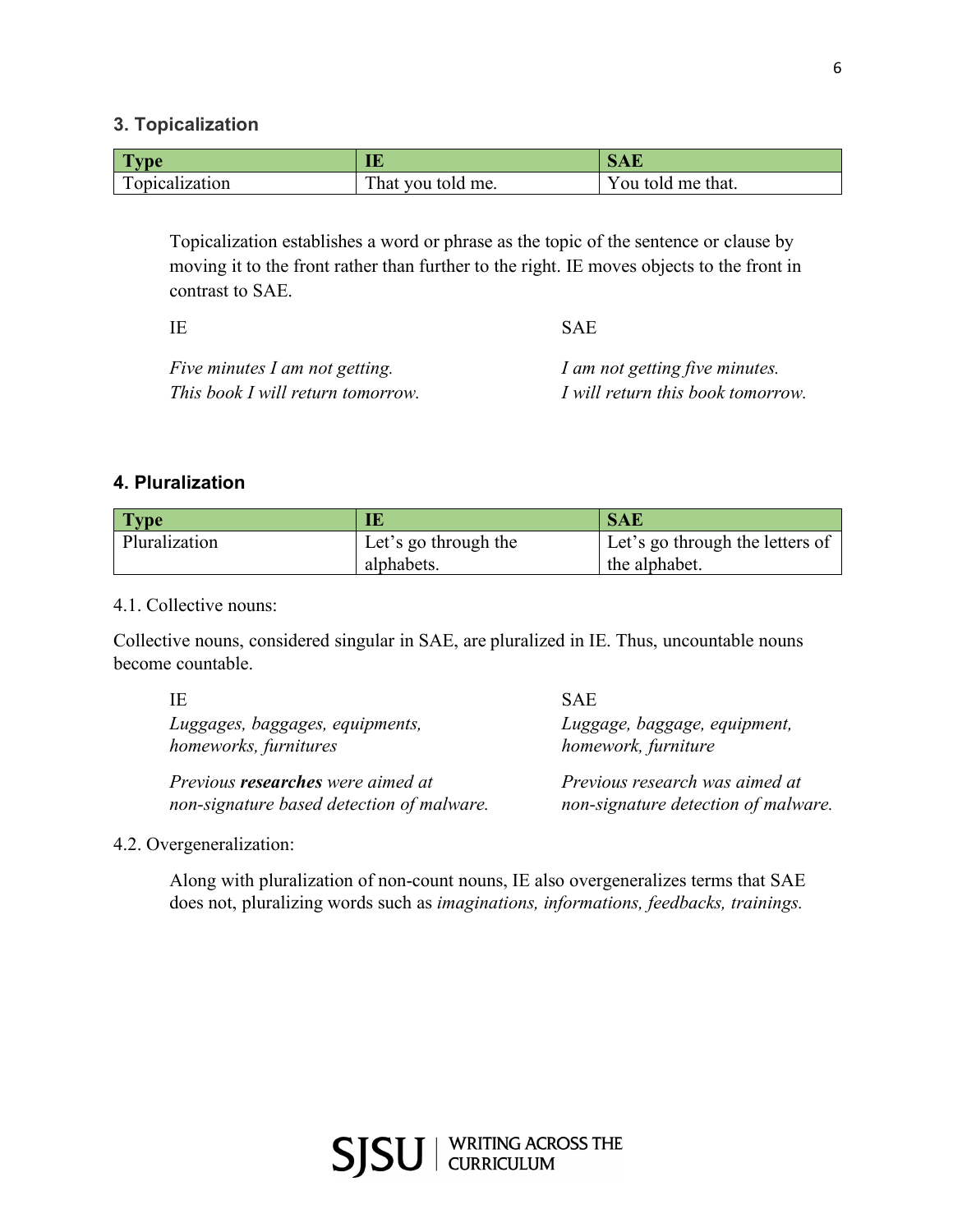## **5. Reduplication / Repetition / Fused Phrases**

| <b>Type</b>   | IE                      | <b>SAE</b>                 |
|---------------|-------------------------|----------------------------|
| Reduplication | I have a bad bad cough. | I have a very bad cough.   |
| Fused phrases | Included are three-four | Included are three or four |
|               | references.             | references.                |

#### 5.1. Reduplication:

IE speakers commonly use reduplication or repetition to emphasize the quality of an item (as an intensifier) and to indicate a distributive meaning or a numerical range.

IE SAE

| I bought some <b>small small</b> things.              | I bought some really small things.      |
|-------------------------------------------------------|-----------------------------------------|
| I have to <b>study study</b> for the test.            | I have to study very hard for the test. |
| Why you don't give them <b>one one</b> piece of cake? | Why don't you give them each a          |
|                                                       | piece of cake?                          |

Reduplication is evident in many other languages and varieties of English, in particular Singaporean and Malaysian English (Cho, 2013). It is a phenomenon reflective of native Indian languages.

5.2. IE also has fused or reduced phrases omitting the conjunctions *or, and*:

| IΕ                                            | <b>SAE</b>                         |
|-----------------------------------------------|------------------------------------|
| We feel both <b>happiness-sorrow.</b>         | We feel both happiness and sorrow. |
| I was encouraged by my <b>mother-father</b> . | I was encouraged by my mother and  |
|                                               | father.                            |

These are direct carry-overs from pan-Indian languages that have similar fused expressions to indicate approximations, contrast, or a form of inclusion.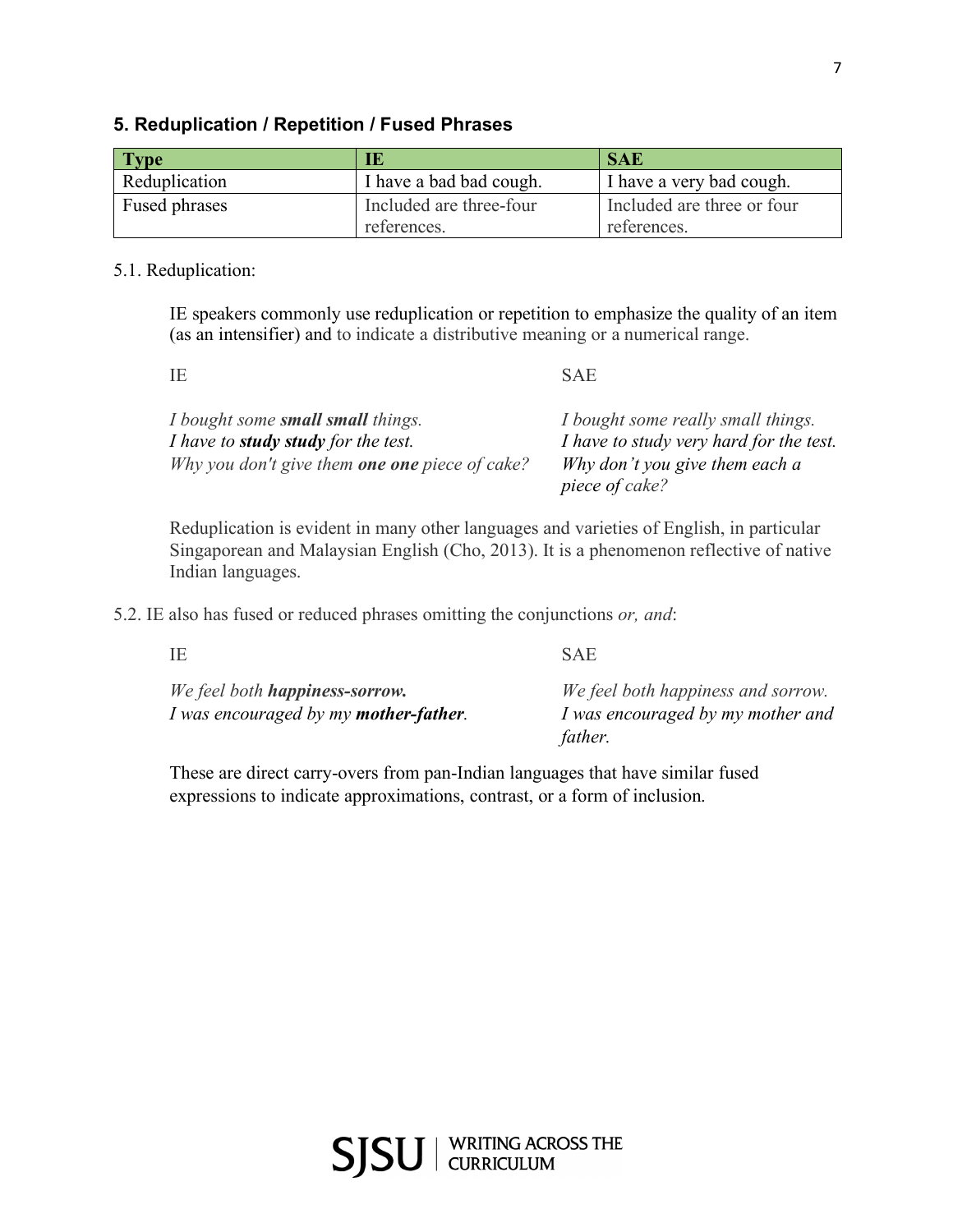## **6. Articles and Prepositions**

| <b>Type</b>  | IE                          | <b>SAE</b>                     |
|--------------|-----------------------------|--------------------------------|
| Articles     | I did internship at Ascent. | I did an internship at Ascent. |
| Prepositions | To discuss about            | To discuss                     |

6.1. Articles:

The indefinite article *a* or *an* and the definite article *the* are frequently omitted. Also, the word *one* often replaces the indefinite article. IE often substitutes *a* for *some*.

| ΙE                                         | <b>SAE</b>                          |
|--------------------------------------------|-------------------------------------|
| I am master's student of Computer Science. | I am a master's student in Computer |
|                                            | Science.                            |
| What is wrong with paper?                  | What is wrong with the paper?       |
| She gave me one book.                      | She gave me a book.                 |
| I have a good news.                        | I have a piece of good news. OR     |
|                                            | I have some good news.              |

6.2. Prepositions:

IE speakers will often use prepositions differently than SAE speakers.

| -IE                                                               | <b>SAE</b>                                                                |
|-------------------------------------------------------------------|---------------------------------------------------------------------------|
| Pay attention <b>on</b>                                           | Pay attention <b>to</b>                                                   |
| I will get in touch with you to set up a date<br>of an interview. | I will get in touch with you to set up<br>a date <b>for</b> an interview. |

Furthermore, prepositions of place such as *above* and *below* are generally placed before the noun rather than after, as in SAE. The adverb acts as a modifier, forming a prepositional phrase that modifies the noun.

| IΕ                                                 | <b>SAE</b>                                 |
|----------------------------------------------------|--------------------------------------------|
| The <b>above</b> goals should be achieved.         | The goals <b>above</b> should be achieved. |
| We will need the <b>below</b> software to proceed. | We will need the software <b>below</b> to  |
|                                                    | proceed.                                   |
| The <b>above</b> mentioned qualities are genuine.  | The qualities mentioned <b>above</b> are   |
|                                                    | genuine.                                   |
| We will require the <b>below</b> listed resources. | We will require the resources listed       |
|                                                    | below.                                     |
|                                                    |                                            |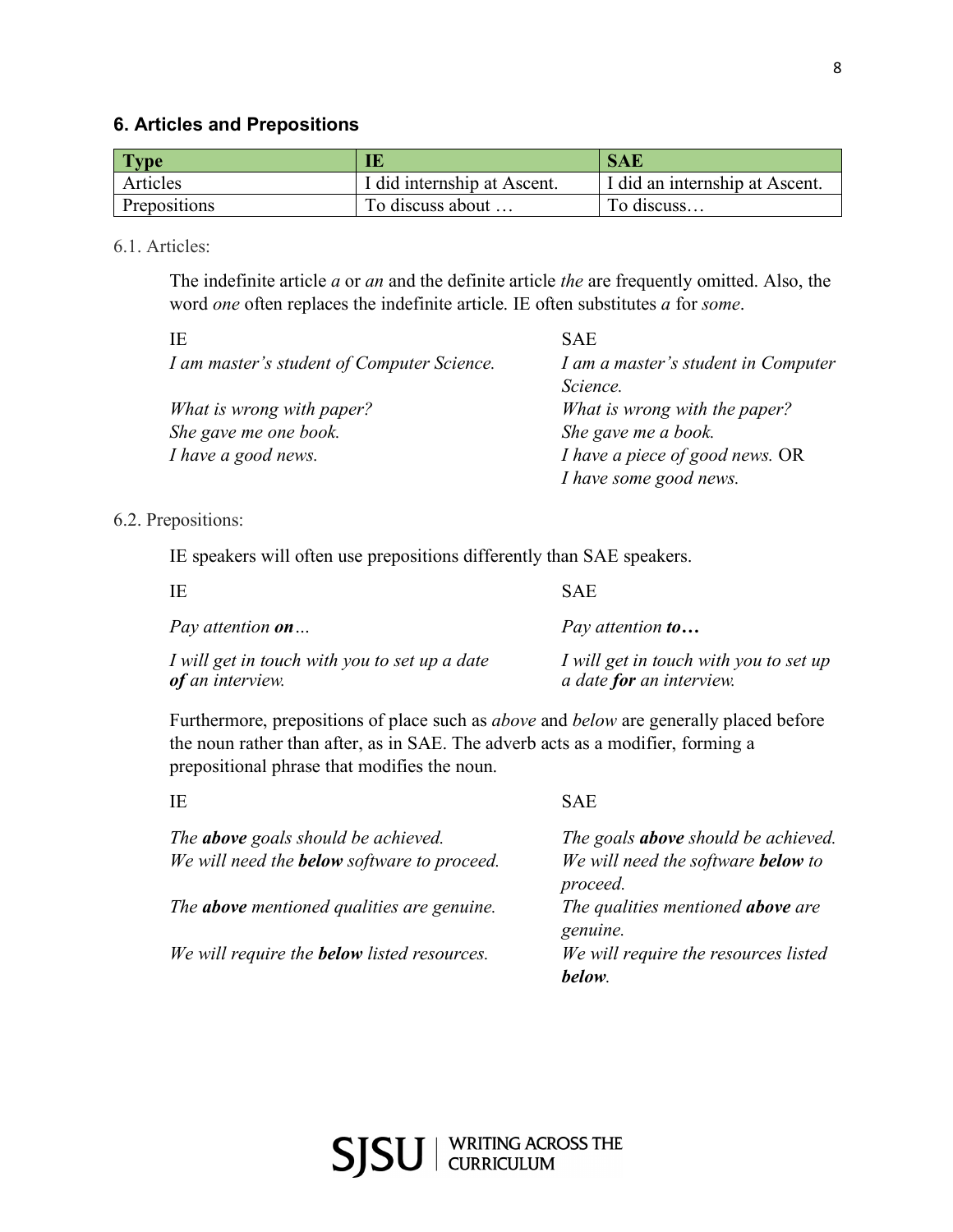## **7. Focus Markers**

| Type                        | IE                                     | <b>SAE</b>                  |
|-----------------------------|----------------------------------------|-----------------------------|
| Focus marker: <i>itself</i> | It was God's order itself.             | It was God's order indeed.  |
| Focus marker: <i>only</i>   | I am here only (not anywhere<br>else). | I am here and nowhere else. |

## Focus markers: *itself, only*

The reflexive pronoun *itself* and the word *only* are used for emphasis in IE: *It was God's order itself.* (It was God's own order.) *They live like that only.* (That is how they live.) IE speakers prefer to place *itself* and *only* in final position following the focus (Lange, 2012).

*The report will be forthcoming today <i>itself* (definitely today). *I am leaving after the 19<sup>th</sup> only* (not leaving any earlier than the 19<sup>th</sup>). *I plan to give my Course Reader next week only* (not giving Course Reader to Maple Press for copying any earlier)*. He kicked the ball like that only* (emphasis on manner of kicking the ball).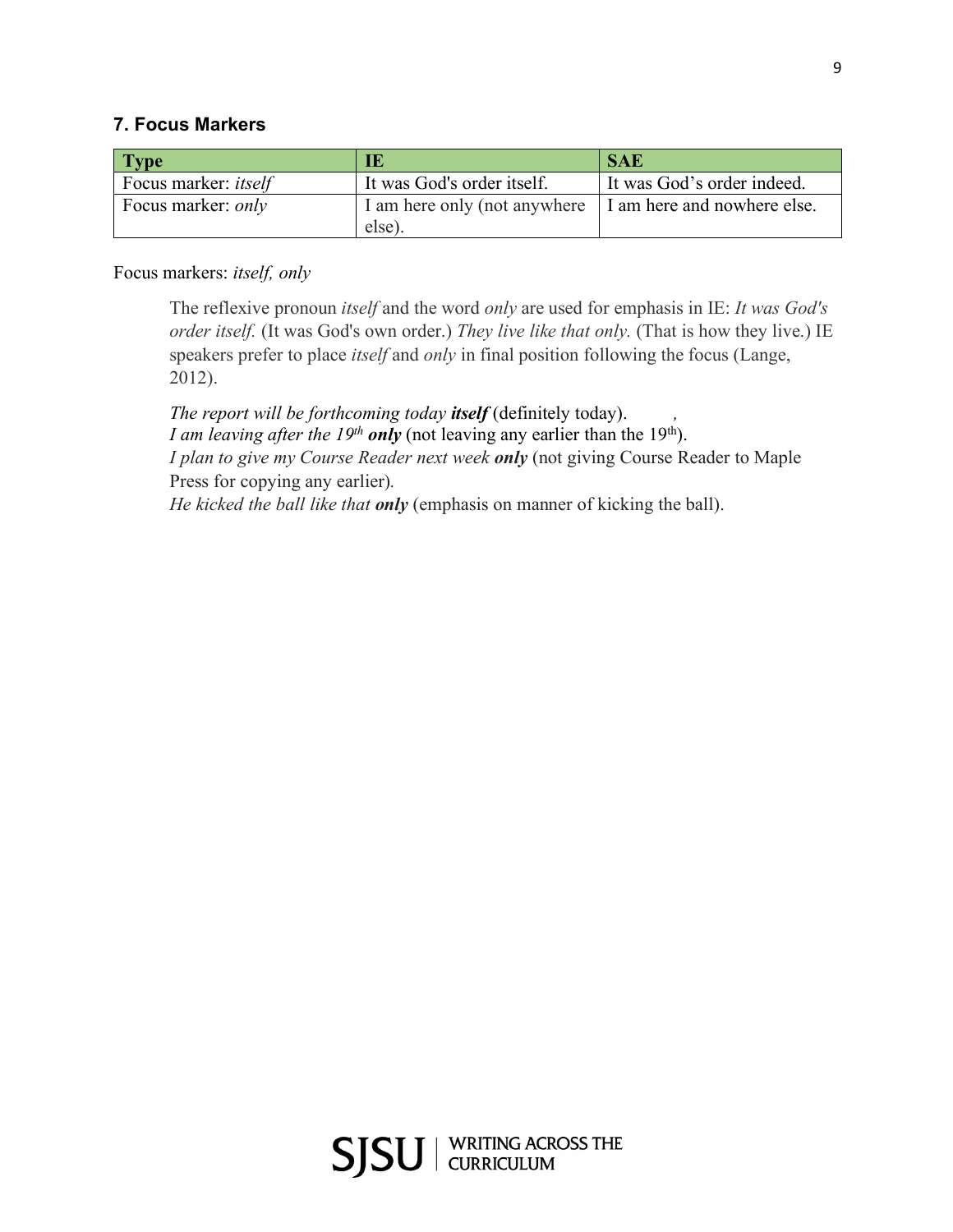## **8. Lexicon**

| <b>Type</b>        | IЕ                          | <b>SAE</b>                    |
|--------------------|-----------------------------|-------------------------------|
| Neologisms         | <b>Batchmates</b>           | Cohort that one enters into a |
|                    |                             | program with                  |
| Semantic variation | Revert back                 | Respond or reply back         |
|                    |                             |                               |
| Compounding        | English-knowing (noun-verb) | A person or group of people   |
|                    |                             | who use or speak English      |

## 8.1. Neologisms (new words created):

Some examples of uniquely Indian English terms:

| IE                                                                                    | <b>SAE</b>                                                 |
|---------------------------------------------------------------------------------------|------------------------------------------------------------|
| Canteen                                                                               | Cafeteria                                                  |
| Crib                                                                                  | Complain                                                   |
| Air-dash                                                                              | To make a quick trip by air                                |
| Time pass (it's a good time-pass we                                                   | Act of passing the time in an aimless                      |
| have)                                                                                 | way                                                        |
| Godown (from the Malay word godong)                                                   | Warehouse                                                  |
| Prepone                                                                               | Reschedule something to an earlier                         |
|                                                                                       | date; opposite of postpone                                 |
| $Co\text{-}brother\text{-}in\text{-}law$                                              | One who is also a brother-in-law:                          |
|                                                                                       | <i>individuals married to two sisters</i>                  |
| $F_{21}$ to $F_{12}$ and $F_{21}$ for $F_{12}$ and $F_{21}$ and $F_{22}$ and $F_{23}$ | $\Lambda$ as the set of the set of $\Lambda$ and $\Lambda$ |

*Four twenty (420, from a number of a section A swindler or cheat of the Indian Penal Code)*

## 8.2. Semantic variation (change in meaning):

*Out of station (from a railway reference) Out of town on business Taking my lunch Eating my lunch Invigilate an exam Proctor an exam Giving or writing an exam Taking an exam Taking the class Teaching the class Joining the class Enrolling in the class Cent percent of my time One hundred percent of my time Redressal Redress or remedy Mugging for an exam Cramming for an exam Mistakes I have done Mistakes I have made*

## IE SAE

A few of the variations, such as *invigilate*, are remnants from British English varieties.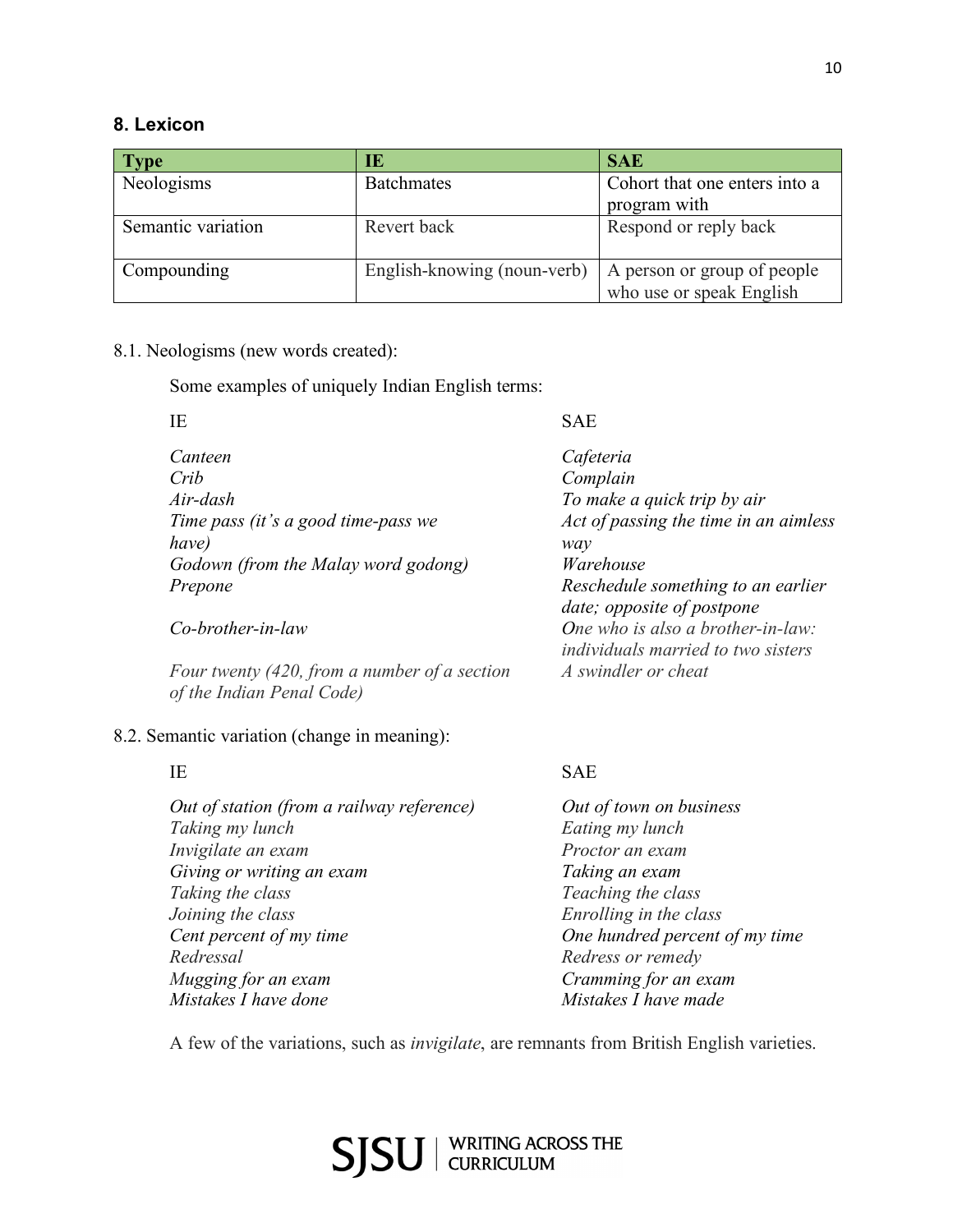A number of lexical items have been given new meaning in the Indian context:

| ×<br>×<br>i |  |
|-------------|--|
|             |  |
|             |  |

| IΕ                                           | <b>SAE</b>                            |
|----------------------------------------------|---------------------------------------|
| I have a <b>doubt</b> .                      | I have a question.                    |
| He <b>passed out</b> from college this year. | He graduated from college this year.  |
| My uncle <b>expired.</b>                     | My uncle passed away.                 |
| I will <b>call</b> her to my party.          | I will <b>invite</b> her to my party. |
| This coffee is <b>too</b> good.              | This coffee is very good.             |
| Shift                                        | Move, especially house or office      |
| Bearer                                       | Waiter                                |
| Back-bencher                                 | One who occupies the last rows in a   |
|                                              | classroom; generally a dull student   |
| <b>Botheration</b>                           | <b>Bother</b>                         |
| Hotel                                        | Restaurant                            |
|                                              |                                       |

8.3. Compounding:

Indian languages are rich in compounding, and this is carried over into IE. These compounds can be both noun-noun (NN), noun-adjective (NA) or noun-verb (NV) as in the examples below. (Although not entirely consistent, most NNs and ANs are nonhyphenated while NVs are hyphenated as they are considered compound adjectives.)

| IE                    | <b>SAE</b>                                              |
|-----------------------|---------------------------------------------------------|
| Plate meal (NN)       | A meal with fixed portions of various<br>items          |
| Hill station (NN)     | A place in the hills, generally with a<br>cool climate  |
| Pass percentage (NN)  | The percentage of students who have<br>passed           |
| Tall claim (AN)       | An exaggerated claim                                    |
| Gazetted officer (AN) | A government official of a particular<br>rank           |
| Kitty party (AN)      | A woman's club that meets regularly                     |
| Foreign-returned (NV) | An individual who has returned after<br>a stay abroad   |
| Convent-educated (NV) | An individual educated in a<br>Christian convent school |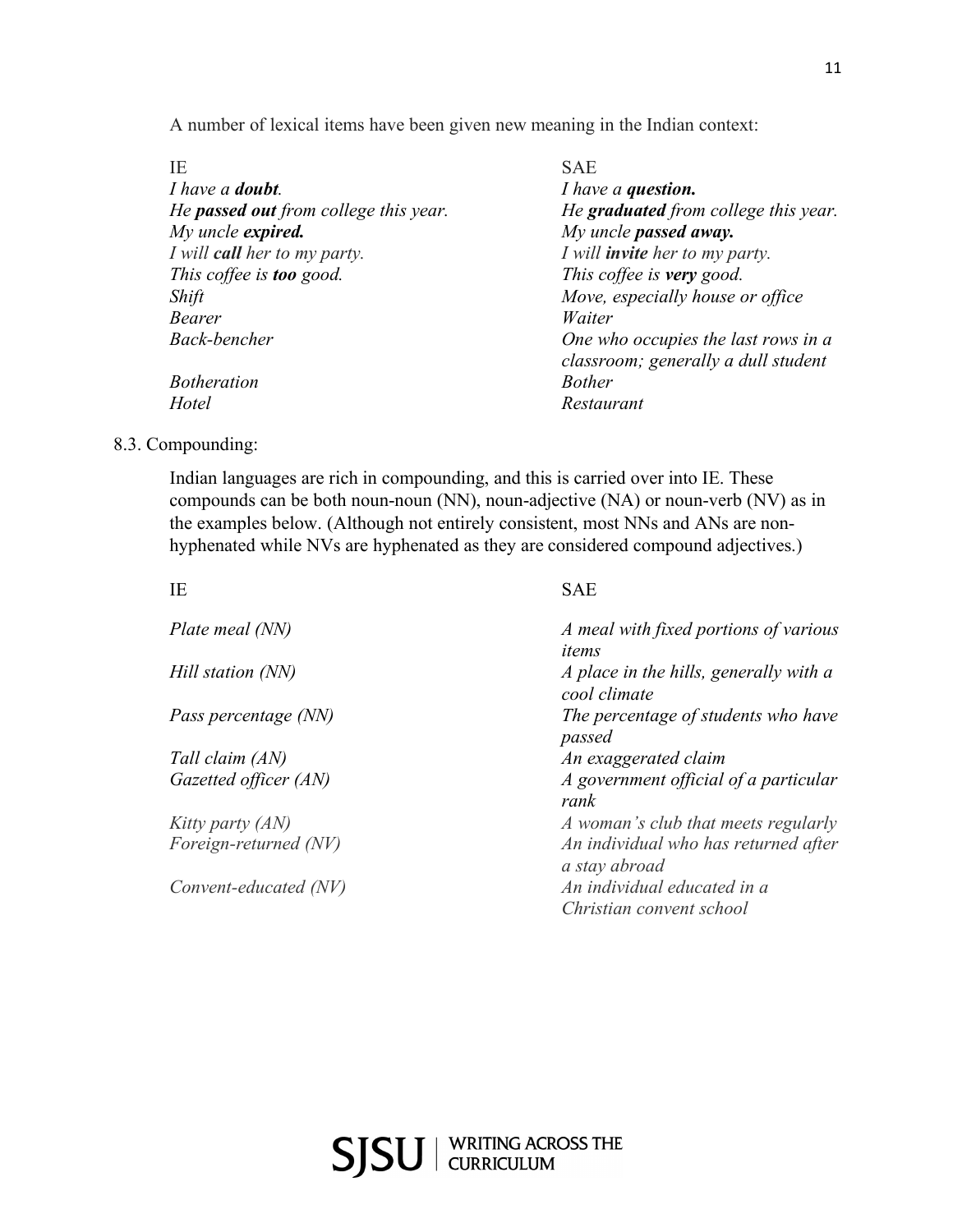## **9. Literal Translation from the L1**

| <b>Type</b>         | . .                      | <b>SAE</b>             |
|---------------------|--------------------------|------------------------|
| Literal translation | Open or close the lights | Turn on/off the lights |
|                     |                          |                        |

IE incorporates distinct phrases that are direct, literal translations from Indian languages:

IE SAE

*What's your good name? What's your proper name? My sister is eating my head. My sister is annoying me.*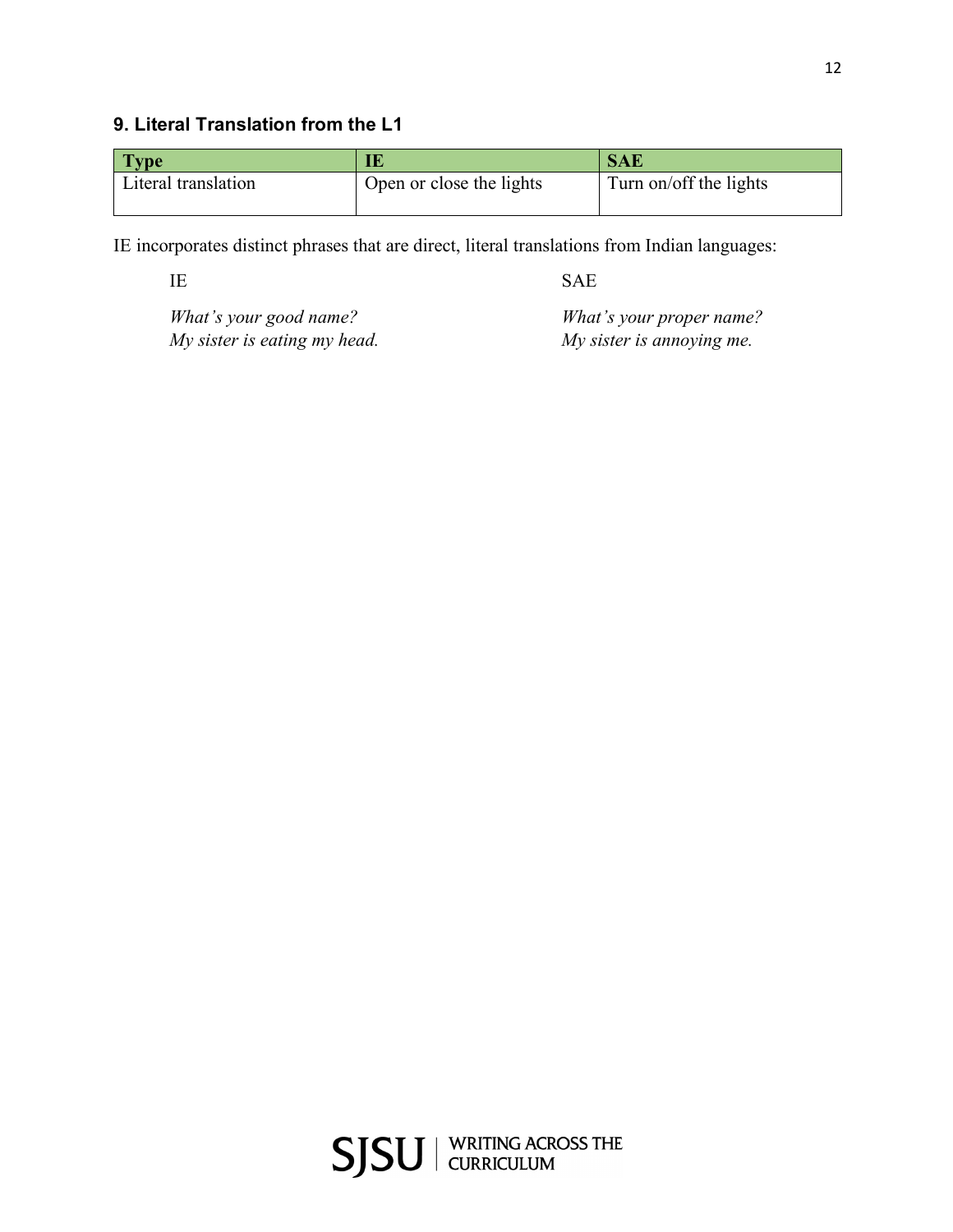| Type                       | IE                            | <b>SAE</b>                      |
|----------------------------|-------------------------------|---------------------------------|
| Modifiers and filler words | Long sentences with multiple  | Shorter sentences getting       |
|                            | modifiers forming noun        | straight to the point           |
|                            | phrases                       |                                 |
| Use of flattery            | Flattering the recipient      | Flattery frowned upon           |
| Mechanics                  | British spelling, punctuation | American spelling,              |
|                            | and capitalization            | punctuation, and capitalization |

10.1. Long sentences with modifiers and filler words:

IE writing often privileges the older Victorian style used by the British colonialists in the 18<sup>th</sup> and 19<sup>th</sup> centuries when the Indian sub-continent was ruled by the English. Some characteristics of that style are wordiness, long sentences with multiple qualifiers, and generally archaic usage harkening back to an older period.

IE SAE

| A copy of the aforesaid report will be<br>forthcoming from the concerned person<br>today itself, after which it would be my<br>greatest pleasure to revert and discuss about<br>the same for your valued feedbacks.                                                                                           | After she delivers the report today,<br>I would appreciate it if you could<br>give me your feedback.                                                                                                  |
|---------------------------------------------------------------------------------------------------------------------------------------------------------------------------------------------------------------------------------------------------------------------------------------------------------------|-------------------------------------------------------------------------------------------------------------------------------------------------------------------------------------------------------|
| To enable other guests avail this facility, you are<br>kindly requested to use the equipments for a<br>maximum duration of 30 minutes time period.                                                                                                                                                            | So that other guests have a chance<br>to use the equipment, please use it<br>for no more than 30 minutes.                                                                                             |
| I am really sorry for resubmitting the cover<br>letter again. I am requesting you to review the<br>letter as per your convenient time. I will<br>attach the cover letter here. Besides, I will bring<br>the hardcopy of the cover letter on coming<br>Monday to the class. Thanks a lot for<br>consideration. | I am sorry for resubmitting the<br>attached cover letter. Please review<br><i>it at your convenience. I will bring a</i><br>hard copy of the letter to class this<br>Monday. Thank you for your time. |
| I have duly completed the work.                                                                                                                                                                                                                                                                               | I completed the work on time.                                                                                                                                                                         |
| May we request your kind attention?                                                                                                                                                                                                                                                                           | May we request your attention?                                                                                                                                                                        |
| Please do the needful.                                                                                                                                                                                                                                                                                        | Please do what is required.                                                                                                                                                                           |
|                                                                                                                                                                                                                                                                                                               |                                                                                                                                                                                                       |

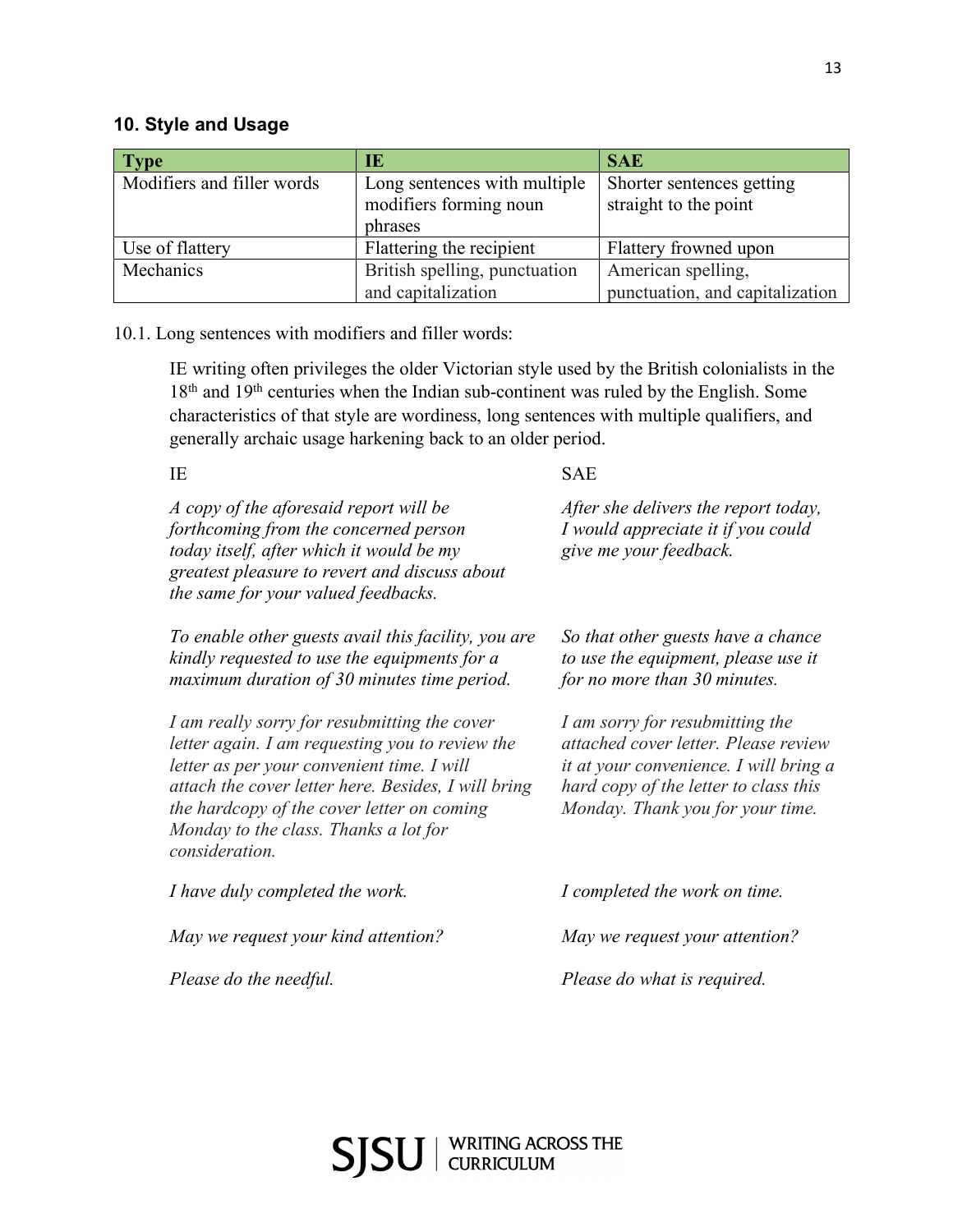## 10. 2. Use of flattery:

Formal IE, both in speech but particularly so in writing, demonstrates a tendency to flatter the recipient if they happen to be of higher status and if the speaker/writer wants something of value from them. A possible explanation for this is that speakers or writers want to mitigate the impact of their need or desire on the hearer or reader. In an attempt to acknowledge the recipient's right not to be imposed upon, the speaker or writer uses flattering modifiers to save face. In SAE, overt flattery in professional settings, especially at initial points of contact, is considered inappropriate.

## IE

*I wish to work for your well-regarded company. Dear honorable respectable professor… I am applying for an internship at your esteemed company. I* would greatly appreciate the opportunity to work and learn from you and your *talented team.* 

## 10.3. Mechanics:

SAE capitalizes proper nouns and the first letter in a sentence. Indian students tend to capitalize a word if it is considered important, as seen in the following example: *According to the results of the First Experiment, I conclude that …*

Another deviation from SAE is that IE writing will place *and* before *etc.*: *We turned in a resume, contacted the hiring manager, requested an interview and etc.*

Often there is no comma before etc.: *I will graduate once I have my course work completed, project approved, exams passed etc.*

Commas and periods are placed outside quotation marks: Albert Einstein said, *"Only two things are infinite, the universe and human stupidity, and I'm not sure about the former".*

Spelling follows British rather than American traditions: *colour, flavour, calibre, centre, defence, offence.*